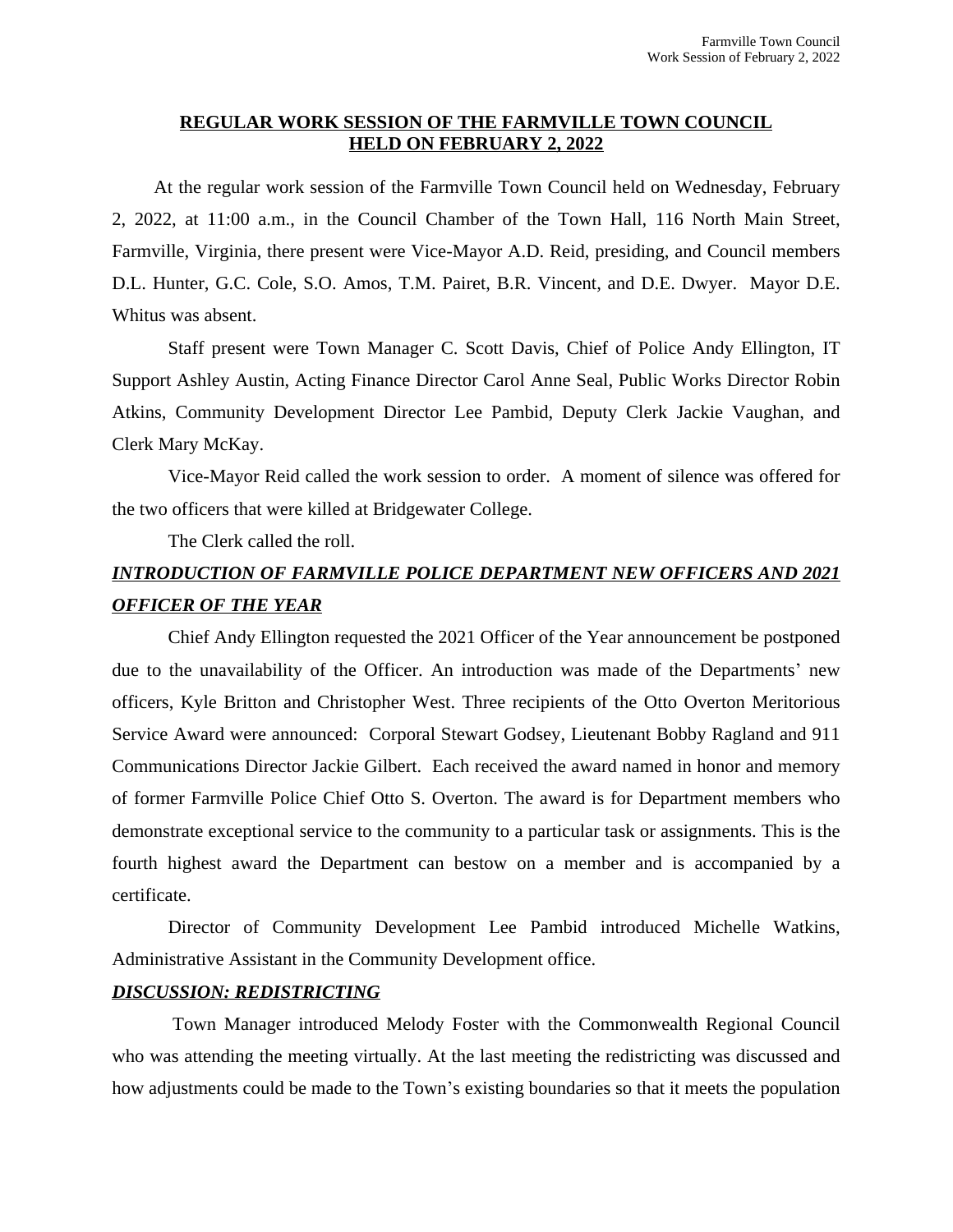criteria. Ms. Foster reported all the districts should be within +- five percent and working with Ms. Ashley Austin, came up with some potential changes. The changes were reviewed in detail with Council members.

Mr. Reid asked if there was community input into these potential changes. Town Manager advised a committee was not formally established and does not know what a redistricting committee can add as there are not many options of reconfiguring the current districts. There needs to be a Public Hearing to receive input of comments, suggestions, or objections, but it is up to Council on whether to have a redistricting committee. What a committee is going to do and what their purpose would be needs to be set, and work with staff who then will work with Ms. Foster. Town Manager stated there is a short timeframe to have the process completed as Council will hear from the next speaker. The process will need to be completed 60 days before the next election. The redistricting will need to be voted on no later than the April meeting but would be best if it could be voted on at the March meeting.

Mr. Vincent reported his concern lies in organizing a committee, getting committee members up to speed on what is happening, and to what effect it will cause in setting up November elections.

Mr. Reid reported his only concern was trying to get community members involved.

Town Manager noted the possibility of hosting several informational sessions like those held for the Comprehensive plan. Anyone interested in the redistricting could come forward and receive information on what it is, how it's done, and what the changes are, if that meets some of the input being referred to, other than to have set representatives from the community.

Ms. Foster offered to provide large-scale maps of the before/after. Town Manager stated there are staff available to explain the proposed changes, and maps could be displayed in the front area of the Town Hall for all to view. Display maps and informational sessions could be provided, or there could be a discussion of committee members.

Mrs. Amos asked if Ms. Foster could provide a split screen of the before and after.

Mr. Vincent asked Ms. Foster if the 500 chunk of noise is the biggest significant block of noise injected into the districts. Ms. Foster reported she thought so. There is also a block out on the western part of town that has a - 93. Mr. Vincent noted for Ward B, it seems it takes away what is essentially some of the most active members of Ward B out of there and injects 500 people that don't exist.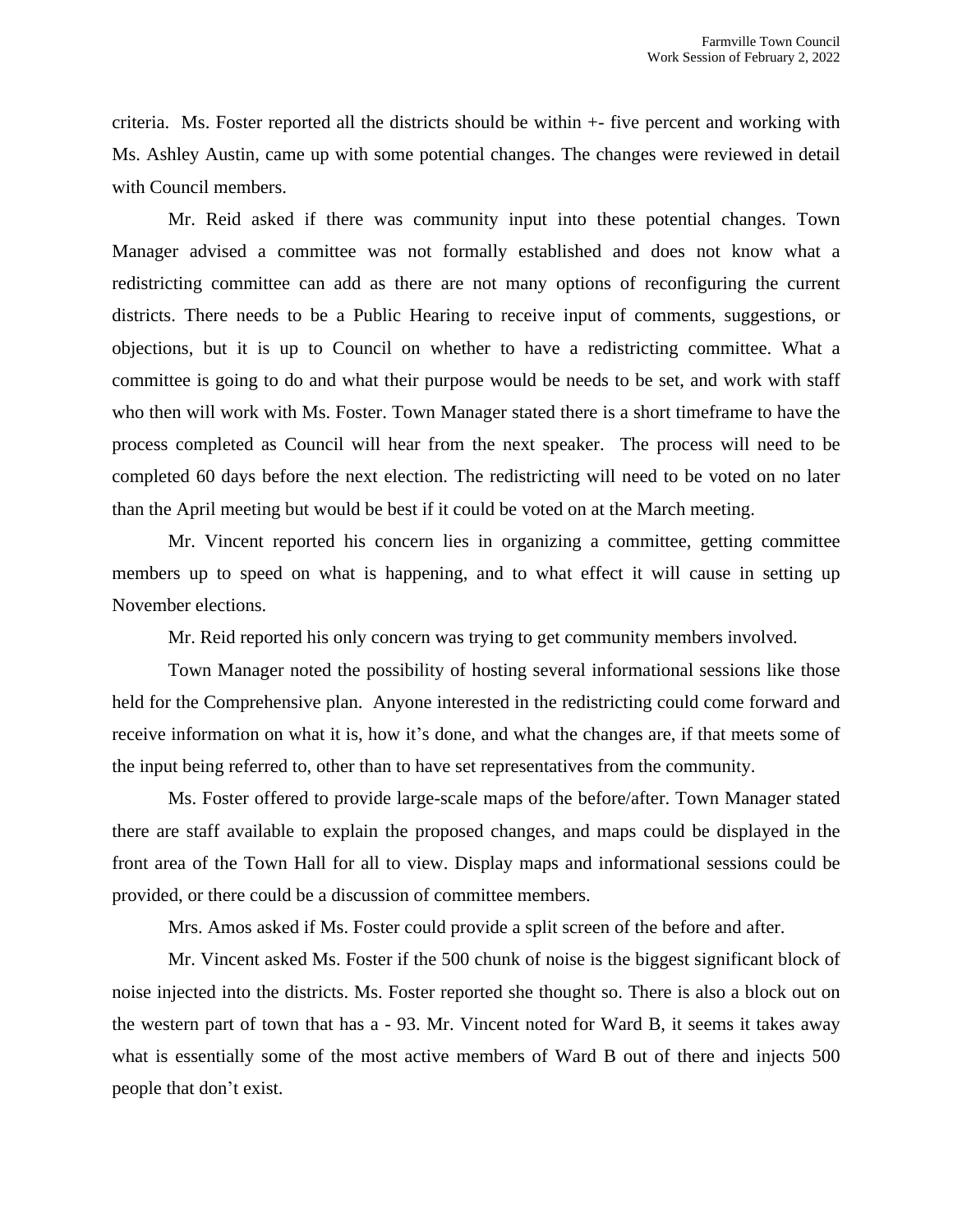Ms. Foster was able to switch back and forth to show Council the before screen and then what was created to meet the guidelines.

Mr. Reid asked how soon the informational meeting could be scheduled and have the maps displayed. Town Manager stated he felt certain the maps could be printed this week for display. For the informational meeting, a notice of about two weeks should be provided with an announcement on the radio and placed on the Town's website and Facebook, and a set date for people to come in for the informational meeting.

Mr. Vincent thought it was good to raise some awareness as to what may be shifting in the different wards with Mr. Reid in agreement.

Town Manager will set the date for two to three weeks for the informational meeting and have the larger maps for display.

# *DISCUSSION: UPDATE ON MAYOR AND COUNCIL FILING DEADLINES BY PRINCE EDWARD COUNTY REGISTRAR*

Town Manager introduced Prince Edward County Voter Registrar Lynette Wright and reported the next update will tie in directly with the redistricting. Ms. Wright contacted the State office for clarification of what happens if the redistricting process takes place after a candidate packet is picked up. The At-Large and the Ward Candidates must carry petitions and gather signatures. The filing date for the primary election is June 21, 2022, at 7 PM. Ms. Wright stated if a candidate carries the petitions now before the redistricting is complete and submits the petition and signatures to the Registrar to be qualified as a candidate, but then after the redistricting if the signatures received had changed to a different ward, the candidate would be disqualified from the ballot. Ms. Wright stated she does have the candidate packets available.

Town Manager advised not only must we have the redistricting done for individuals to vote in the primary, but we also must have our redistricting done 60 days prior, so our citizens are able to be involved in the primary. Town Manager reported the explanation received from the State was the redistricting must be completed 60 days before the next election and noted what the Registrar is saying is for you to file to be a candidate in November, you must do it by June 21, 2022, and it must be in the district that you are going to represent.

Mr. Vincent inquired of the number of signatures needed for the petition. Ms. Wright stated 125 for At-Large and Mayor, and 25 for the Wards. Mr. Vincent noted the short timeframe to obtain the signatures if the redistricting is completed by April.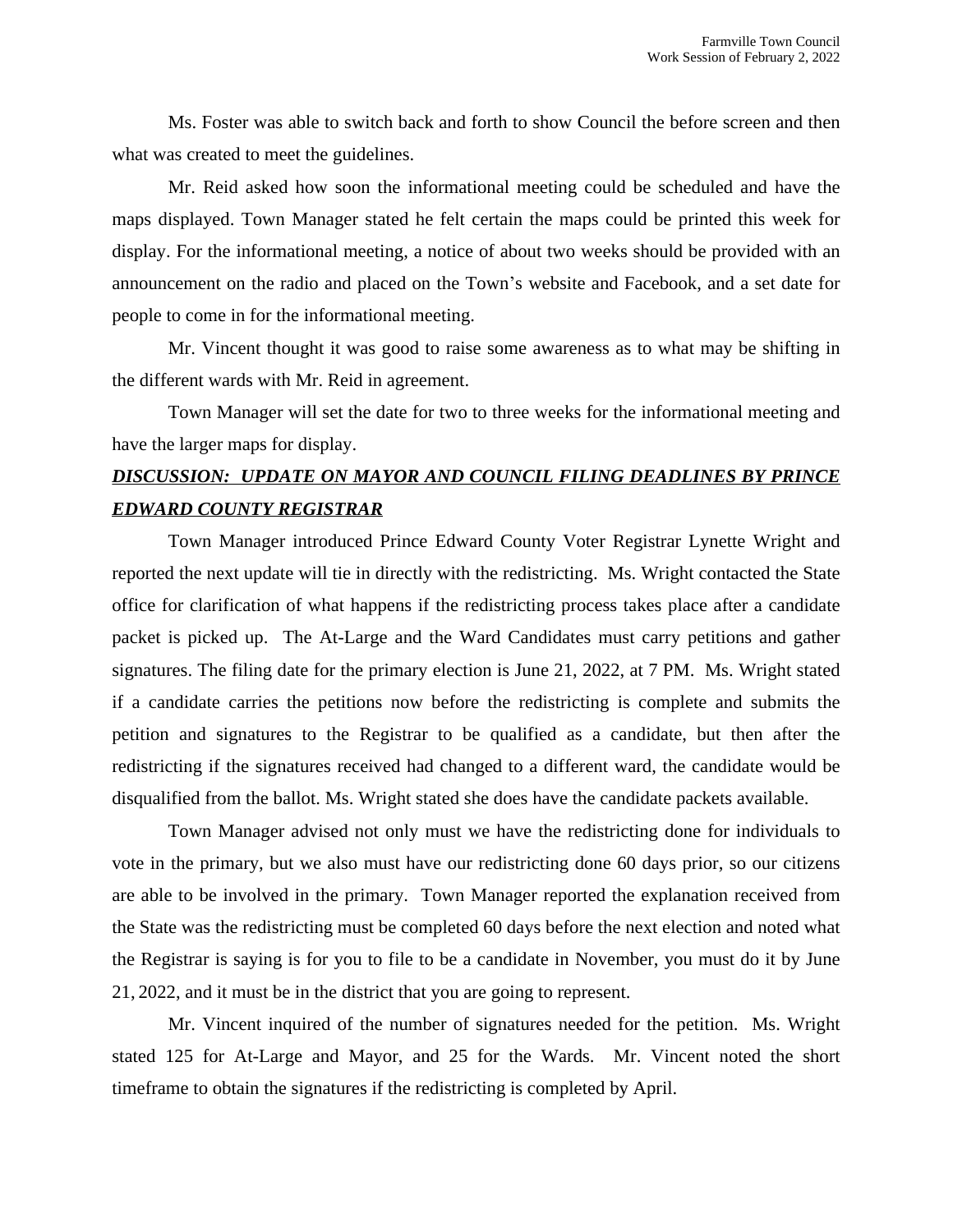#### *DISCUSSION OF COVID REVENUE LOSS/ARPA FUNDS*

Town Manager reported that the interpretation by our auditors was that the final ruling of the US Treasury did become more flexible in use categories than the interim rule, and the funds may be used in several areas. From the calculations made there was a revenue loss of approximately \$820,000.00. From this loss, if Council wishes to do something additional, it could be under general government services and administration in the terms of incentive pay for employees for staying during the COVID pandemic.

Mr. Pairet suggested discussing or send to the Finance committee to review and possibly come back with a recommendation.

Town Manager advised the \$8 million overall of ARPA funds will need to be discussed and prioritized and have a strategy for what it will be used for. A study may need to be done in the future having received information from the state and federal government about lead and copper piping. The Town doesn't have lead or copper piping but does have lead joints in the pipes. We need to find out if lead joints in the pipes is something that needs to be looked at. We can use some of this money for those items that need to be done. We already have talked about the water and sewer plant and the upgrades that are needed. Expanding on the town's recreational abilities also would be good because as we know during the pandemic, being outside is one of those things that people could do. Town Manager asked if Council wants to reward employees for staying here during that time.

Mr. Cole noted we said we would revisit that once we had more information, and requested the information be sent back out to Council to be looked at and then decide next week during the council meeting on what to do.

Mr. Pairet stated he'd like to see about scheduling an Infrastructure Committee meeting and possibly trying to form a plan concerning the water and sewer. As mentioned, those items that are not seen need to be addressed more so than people realize.

Town Manager noted the numbers are available for the next meeting of what it would cost for \$1000.00 to \$2000.00 incentive pay.